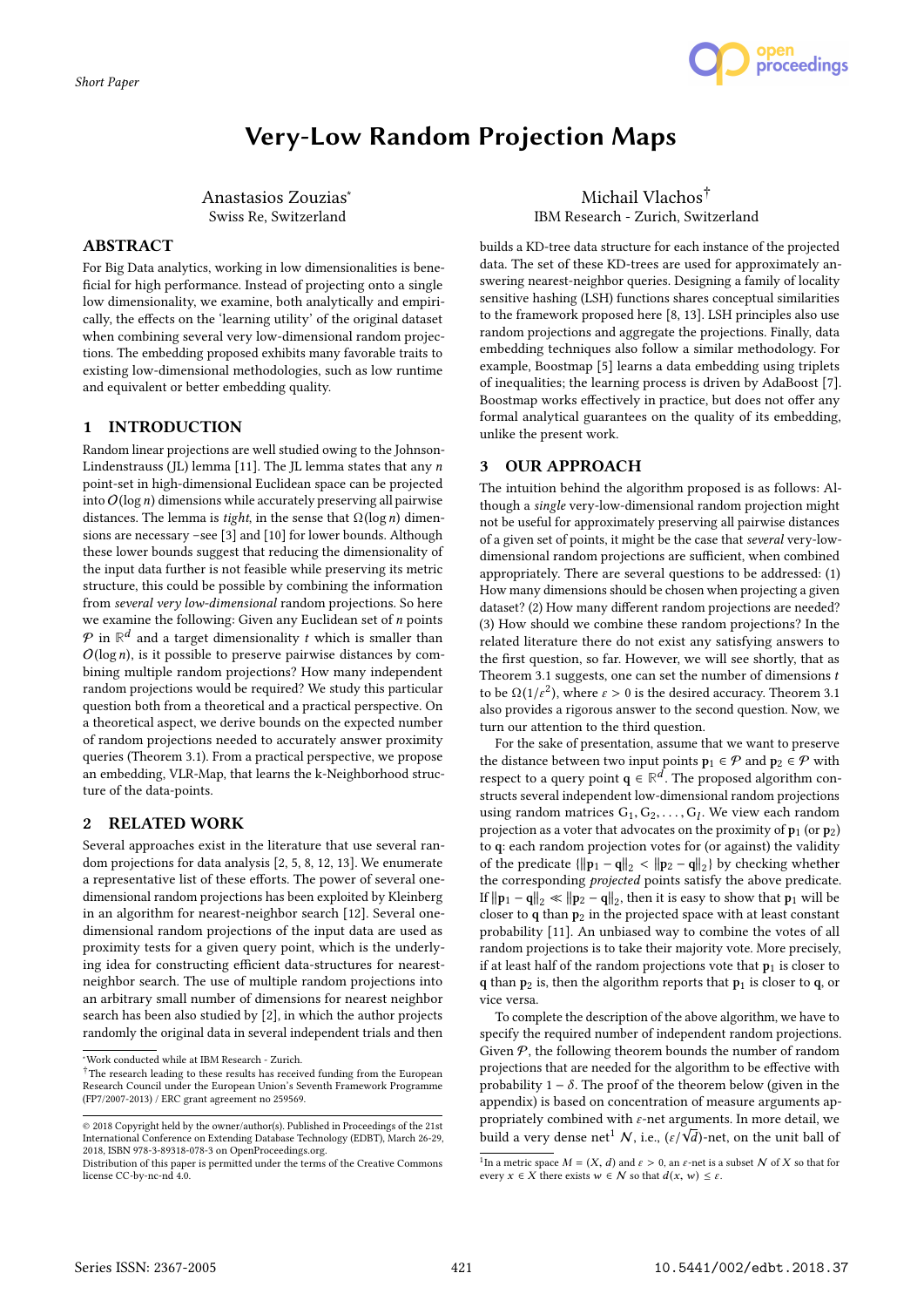$\mathbb{R}^d$  and bound the probability that for each pair of points in  $\mathcal N$ their norms are preserved for the majority of random projections. Although  $\varepsilon$ -net arguments of this type can be encountered previously in the relevant literature, the next theorem we state is novel, and appears, to the best of our knowledge, for the first time here.

Our main theorem states that if we draw  $O(d \log(d) + \log(1/\delta))$ independent random projections then, with probability at least 1 –  $\delta$ , proximity queries between any two points of  $P$  can be answered correctly for well-separated points.

THEOREM 3.1. Let  $A \in \mathbb{R}^{d \times n} = [\mathbf{p}_1, \mathbf{p}_2, \dots, \mathbf{p}_n]$ ,  $0 < \delta < 1$  and  $c \leq 1/2$  Fix any integer  $t = O(1/c^2)$  and let  $C_1$ ,  $C_2$  $0 < \varepsilon < 1/2$ . Fix any integer  $t = \Omega(1/\varepsilon^2)$  and let  $G_1, G_2, \ldots, G_k$ <br>be an i.i.d. sequence of  $t \times d$  random-sign matrices rescaled by 1/5/1 be an i.i.d. sequence of  $t \times d$  random-sign matrices rescaled by 1/  $\sqrt{t}$ .<br>If If

$$
l \ge \Omega \left( \frac{d \ln(d/\varepsilon^2)}{\varepsilon^2 t} + \ln(1/\delta) \right) \tag{1}
$$

then with probability at least  $1-\delta$  the following holds: Let  $p_i, p_j \in A$ and given any query  $q \in \mathbb{R}^d$  with  $(1 + \gamma) ||p_i - q||_2 \le ||p_j - q||_2$ where  $\gamma > 6\varepsilon$  then  $\|G_k(\mathbf{p}_i - \mathbf{q})\|_2 < \|G_k(\mathbf{p}_j - \mathbf{q})\|_2$  holds for the majority of indices  $k \in [l]$ .

REMARK 1. When we are only interested in answering nearest neighbour queries between points in  $P$ , the parameter d in Equation (1) can be replaced with n. Indeed, repeat the proof of Theorem 3.1 by building an  $\varepsilon$ -net on the span of  $\mathcal P$ .

Theorem 3.1 provides a guarantee on the preservation of nearest neighbor queries and as a direct consequence, it preserves the kNN metric structure of the input dataset. The kNN preservation property implies that the accuracy of the proposed kNN classification method converges to the accuracy of the kNN classifier in the original high dimensionality, as progressively more independent projections are used.

Discussion: Theorem 3.1 suggests that it is possible to bound the distortion even for very-low-dimensional projections. The result may appear pessimistic at first glance because it recommends a prohibitive number, for practical consideration, of  $O(d \log(d))$ independent projections. It is important to consider that the analysis is necessarily pessimistic, because it is not based on the characteristics of a particular distribution or structure, but is generic. That is why the bounds may seem large. However, conditioned on the event that we possess a family of projections that satisfy the conclusion of Theorem 3.1, a Chernoff bound implies that only a constant number of projections are required.

LEMMA 3.2. Sample S indices from  $\{1, 2, ..., l\}$  uniformly at random with replacement. If  $S \geq \frac{2(1+2\eta)^2 \ln(1/\theta)}{4\eta^2}$  $\frac{4\eta^2}{4\eta^2}$ , then with proba-<br>aple S will return the same bility at least  $1 - \theta$ ,  $0 < \theta < 1$ , the sample S will return the same<br>answer as the majority over all  $G_1$ . answer as the majority over all  $\{G_i\}_{i \in [l]}$ .

PROOF. Let  $I_i$  be the indicator random variable corresponding to the success of the i-th sample from S. By hypothesis,  $\mathbb{E}[I_i] = 1/2 + \eta$ . The multiplicative Chernoff bound implies that Pr  $\left(\sum_{i=1}^{S} I_i \leq (1-\zeta)(1/2+\eta)S\right) \leq \exp(-\zeta^2 S/2)$  for every  $z > 0$ . Set  $z = 1$  in which implies that  $(1-\zeta)(1/2 + \eta)S = S/2$  $\zeta \ge 0$ . Set  $\zeta = 1 - \frac{1}{1+2\eta}$  which implies that  $(1-\zeta)(1/2+\eta)S = S/2$ , also  $S \ge 2 \ln(1/\theta) / \zeta^2$  implies that  $\exp(-\zeta^2 S/2) \le \theta$ . □

Lemma 3.2 suggests that in practice there is no need to aggregate over all projections, but only over a small number of them. This is verified in the experimental section, in which we demonstrate that in practice substantially fewer number of projections are required for datasets with particular structure (i.e., real-world

datasets). For all our experiments, we set an upper bound of  $l = 70$  independent projections which preserved accurately the neighborhood structure. In fact, in the experimental Section 5 one can see that using multiple but lower-dimensional projections is typically better than having a single higher-dimensional projection with the same storage space. The intuition, here, is that introducing randomness is a favorable component in classification, similar, for example, to the approach that random forests also follow.

## 4 VLR-MAP

Using the previous theoretical results, we now present VLR-Map, standing for Very-Low Random Projection Map. It capitalizes on very-low-dimensional projections which, when combined, yield an effective embedding. The power of the embedding proposed, lies on its simplicity of implementation and low runtime cost. At its core, VLR-Map learns a low-dimensional embedding by drawing independent random projections, until the distances of the kNN neighbors over all points are sufficiently preserved through a voting process in the low-dimensional space.

Training the embedding: Assume a set of  $t \times d$  random-projection matrices  $G_1, G_2, \ldots, G_l$  and an integer  $1 \leq k < n$  representing the number of nearest neighbors. For each point  $p \in \mathcal{P}$ , we define the *i*-th nearest neighbor of **p** (w.r.t.  $\hat{P}$ ) as  $\gamma_i(\mathbf{p})$  for every  $1 \leq i \leq k < n$ . Define the following,  $T(q, p_i, p_j)$  equals 1 if  $\|\mathbf{q} - \mathbf{p}_i\|_2 < \|\mathbf{q} - \mathbf{p}_j\|_2$  and -1, otherwise. Similarly, for every random projection  $s = 1, 2, \ldots, l$ , define

$$
\widetilde{\mathrm{T}}^{(s)}(\mathbf{q},\mathbf{p}_i,\mathbf{p}_j):=\begin{cases}1 & \text{if }\|\mathbf{G}_s(\mathbf{q}-\mathbf{p}_i)\|_2 < \left\|\mathbf{G}_s(\mathbf{q}-\mathbf{p}_j)\right\|_2\\-1 & \text{otherwise}\end{cases}
$$

In essence,  $\tilde{T}^{(s)}(q, p_i, p_j)$  gives us the *vote* of the projection matrix  $G_s$  regarding the proximity between the vectors **q p**<sub>i</sub> and **p**<sub>i</sub> trix  $G_s$  regarding the proximity between the vectors  $\dot{\mathbf{q}}$ ,  $\dot{\mathbf{p}}_i$  and  $\dot{\mathbf{p}}_j$ .<br>Now given several different projections/voters one can define Now, given several different projections/voters, one can define the majority vote over them:

$$
\text{Maj}(\mathbf{q}, \mathbf{p}_i, \mathbf{p}_j) := \begin{cases} \mathbf{p}_i & \text{if } \frac{1}{l} \sum_{s=1}^l \widetilde{\mathbf{T}}^{(s)}(\mathbf{q}, \mathbf{p}_i, \mathbf{p}_j) \ge 0 \\ \mathbf{p}_j & \text{otherwise} \end{cases}
$$

Given a query q,  $\text{Maj}(\mathbf{q}, \mathbf{p}_i, \mathbf{p}_j)$  reports which point between  $\mathbf{p}_i$ <br>and  $\mathbf{n}_i$  is nearest to  $\mathbf{q}_i$ . Following the above discussion, we define and  $\mathbf{p}_j$  is nearest to q. Following the above discussion, we define<br>the misclassification rate for a given set of random projections the misclassification rate for a given set of random projections given by Eqn. (2).

$$
Err_k(A) = \frac{1}{n{k \choose 2}} \sum_{p \in \mathcal{P}} \sum_{i=1}^{k-1} \sum_{j=i+1}^{k} \mathbf{1}_{\gamma_i(p) = \text{Maj}(p, \gamma_i(p), \gamma_j(p))},
$$
 (2)

where  $1_x$  is the indicator function, i.e.,  $1_x$  equals to 1 if x is true, and zero otherwise.

The equation measures the average misclassification rate of each point  $p \in \mathcal{P}$  between all pairs of points in the kNN set and will be used as the measure of quality of any embedding.

Given the original high-dimensional points  $P$ , VLR-Map learns the minimum number of random projections that are required to approximately preserve the nearest neighbors using very simple voting principles. We are only interested in preserving the nearest neighbor set of  $P$ , so VLR-Map draws independent random projections until the misclassification rate in the kNN neighborhood is sufficiently small. We measure the error using the distance ordering over all pairs of points of the original kNN neighborhood , i.e., the ordering of the distances between any two nearest neighbor points of **p**  $\gamma_i(\mathbf{p})$  and  $\gamma_j(\mathbf{p})$  for  $1 \le i, j \le k$ .<br>VI R-Man is scalable because its complexity is essentially linear VLR-Map is scalable because its complexity is essentially linear to the dataset size; the algorithm has an  $O(nk^2)$  cost per iteration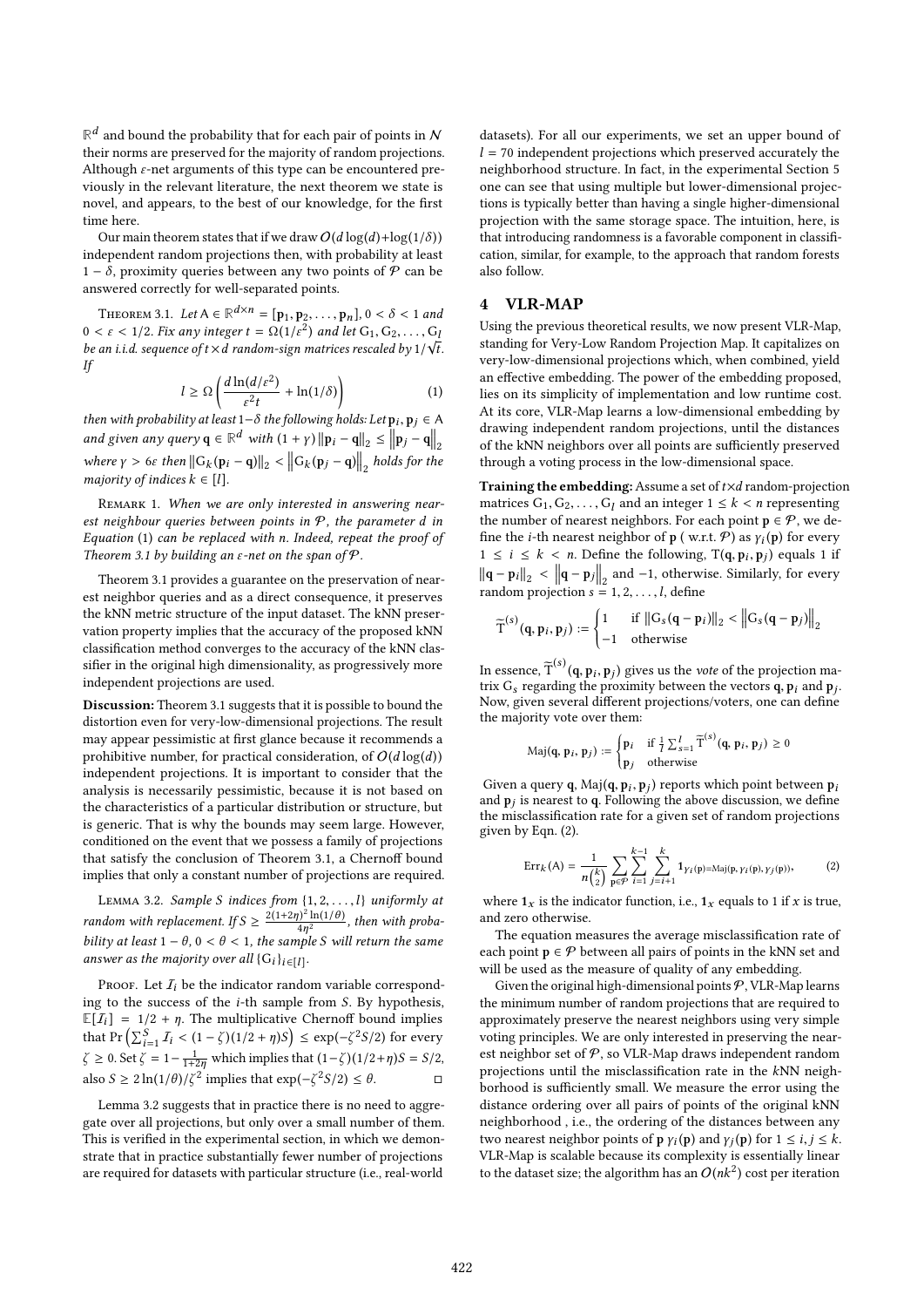and the bound of Theorem 3.1 points to the fact that the algorithm will terminate after a finite number of iterations. In the experimental section, we provide further empirical validation on the quality and runtime of our technique and compare it with other embedding methodologies.

Answering kNN queries: After execution of VLR-Map, the resulting set of projected instances of  $P$  can be used for answering proximity queries. Given a query point  $q \in \mathbb{R}^d$  and any two points  $\mathbf{p}_i, \mathbf{p}_j \in \mathcal{P}$  we can test whether **q** is closer to  $\mathbf{p}_1$  or  $\mathbf{p}_2$  by using Maj( $\mathbf{a} \cdot \mathbf{n}$ ). A crucial computational feature when evaluate using  $\overline{Maj(q, p_i, p_j)}$ . A crucial computational feature when evaluation  $Maj($ ,  $)$  is that it can be effectively approximated by range ating  $\text{Maj}(\cdot, \cdot, \cdot)$  is that it can be effectively approximated by random sampling as previously explained in Lemma 3.2. In practice, a constant number of projections are sufficient for approximately answering proximity queries. So, for any any unlabeled query point q, the algorithm will provide a label based on the consensus voting from all the very-low dimensional classifiers.

## 5 EXPERIMENTS

We examine the performance and quality of the algorithms presented on several publicly available datasets. [4, 15]. All the datasets are high-dimensional (with dimensionalities varying from 100+ to 10,000), and while they are not very big datasets, they serve well for showcasing the differences in performance and accuracy of the techniques compared. We compare the embedding quality of our approach with traditional random-projection approaches which project on a higher dimensionality that uses the same total space as our methodology. We show that our approach exhibits better classification accuracy and briefly analyze this result.

### 5.1 Validation of Main Theorem

First, we provide empirical validation for our main result of Theorem 3.1. Recall that the Theorem states essentially that as we increase the number of independent projections, preservation of nearest neighbor structure will be progressively better. Figure 1 plots the embedding error when preserving the 3-NN structure as we progressively increase the number of independent projections. For clarity, we plot the results on four datasets: Email, Gisette, USPS and MUSK. The results for the other datasets exhibit similar pattern and are omitted.



Figure 1: Empirical validation of Theorem 3.1. When projecting to 10 dimensions (right) instead of 20 (left) an equivalent NN-error can be achieved by using additional independent projections.

We use two target dimensions,  $t = 20$  and  $t = 10$  and average the results over ten independent executions. Observe that Figure 1 validates the main result, because by using a lower target dimensionality of  $t = 10$  an equivalent error of the higher target dimensionality  $t = 20$  can still be achieved through the use of additional projections.

Therefore, the power of the methodology proposed lies in its simplicity; by using and combining additional very-low-dimensional projections we can substantially influence the quality of the embedding and of the distance preservation. It is important to underscore that because the individual projections are independent of each other, the classifiers operating on each of the projections are totally segregated and could be run in parallel. Because each classification is independent of the others (aside from the small voting phase), given sufficient CPUs/cores, the overall runtime of our approach should remain approximately constant, even under increasing cardinality of projections/classifiers.

#### 5.2 Random Projection Methodologies

We compare the classification error of various methodologies based on random projections: VLR-Map, a kNN classifier using a *single* projection onto t dimensions  $(sRP_t)$ , a kNN classifier<br>with a single projection onto t *l* dimensions  $(sPP_t)$  and locality. with a *single* projection onto  $t \cdot l$  dimensions  $(\text{SRP}_{l \cdot t})$  and locality-<br>sensitive-bashing (LSH) [8], sPP, , is included in the comparisons sensitive-hashing (LSH) [8].  $\textsf{SRP}_{l \cdot t}$  is included in the comparisons sensitive-nashing (LSH) [8].  $\texttt{SRP}_{l \cdot t}$  is included in the comparisons<br>to compare the performance of VLR-Map with the traditional single random projection methodology which uses the same space  $(\text{SRP}_{l \cdot t} \text{ has the same number of coordinates with our approach}).$ <br>The comparison with LSH is also done under fair settings: the The comparison with LSH is also done under fair settings; the number of hash functions equals the number of projections l of VLR-Map, and the number of bins for each hash function equals the projected dimensionality  $t$ . Finally, for reference, we also include the classification accuracy of the kNN classifier on the original high-dimensional points (kNN). We report the results for  $k = 3$  nearest neighbors and target dimensionality of  $t = 30$ in Table 1. The experiments indicate that our approach can, in fact, achieve comparable (or sometimes even better) performance than the kNN classifier which operates in the original data dimensionality. An advantage of our framework is that it is computationally lighter than a traditional kNN classifier, because in very low dimensional spaces (in which our framework operates) the nearest-neighbor search can be executed efficiently using data structures, such as KD-trees. However, in higher-dimensional spaces, the performance of these techniques degrades rapidly as validated both analytically and empirically in many studies [9].

More importantly, the results suggest that our approach outperforms the traditional projection methodology which uses the same space (i.e., a single random projection at dimensionality  $t \cdot l$ ). One can think of this as quite analogous to the concept behind random forests [6]. Having multiple random classifiers (unweighted in our case) can boost classification and also introduce robustness. Finally, in Table 2 we report the runtime for one experiment on three datasets for the various techniques based on random projections. VLR-Map and  $\textsf{SRP}_{t-l}$  have equivalent runtime, while I SH is costlier LSH is costlier.

## 6 CONCLUSION

Our main theorem highlights that it is feasible to combine many very-low-dimensional projections and guarantee a bounded distortion on the original distances. From a practical viewpoint, the embedding proposed, VLR-Map, exhibits many favorable traits, such as: i) simplicity of implementation, and, ii) scalability: significantly reduced run-time compared to state-of-art embedding techniques with comparable accuracy.